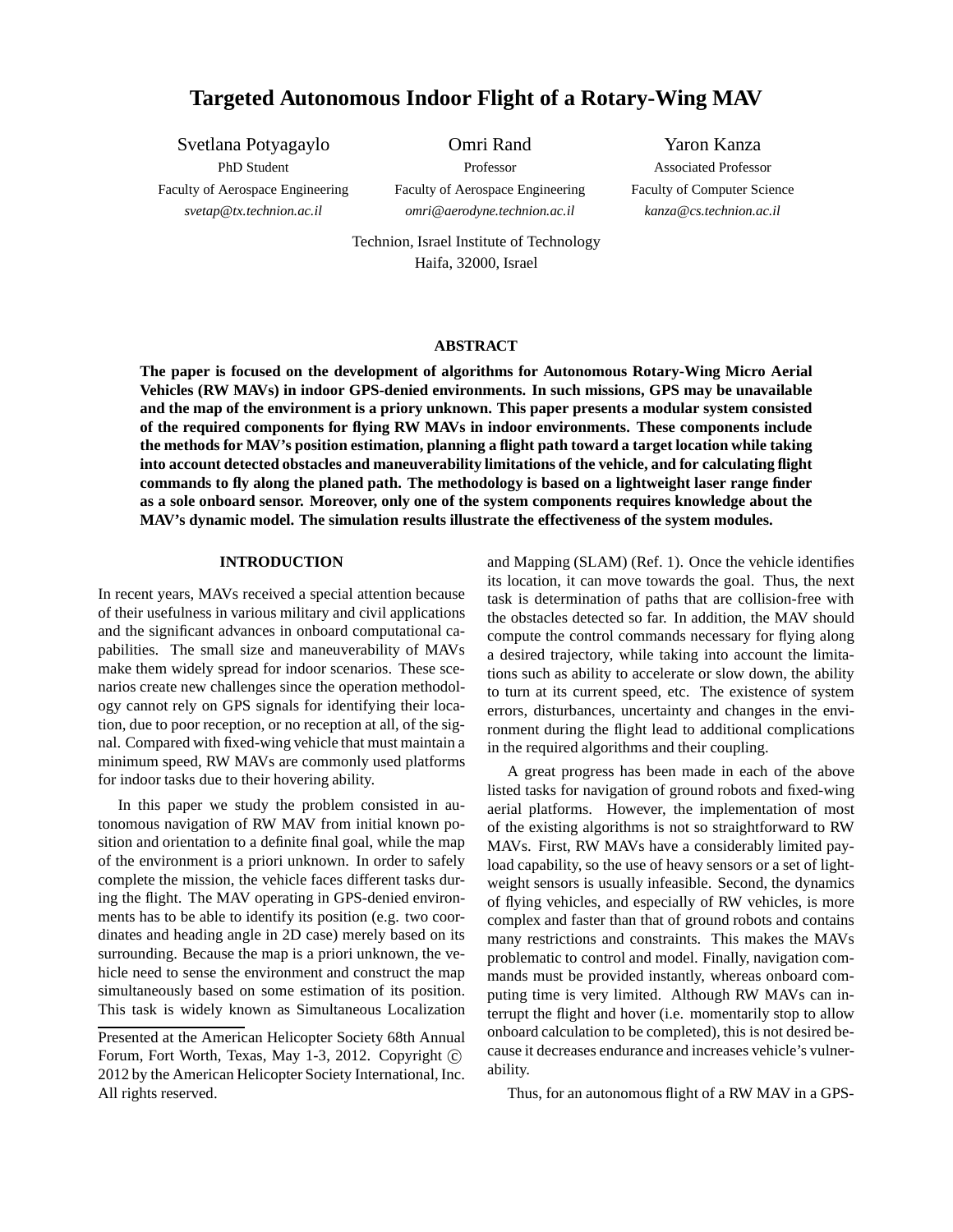denied environment, the following ingredients are essential:

- A method for estimating the position of the vehicle: In this paper, the position of the MAV is calculated in the *Position Estimation (SLAM) module* based on the *model-free SLAM method* that allows to estimate the location of the MAV simultaneously with updating the map of the environment.
- A method for path planning: In this study we developed the *Path Planner module* that employs two methods for path planning – an *A\* graph search* for global planning and a *potential field method* (PFM) for local path calculating.
- A method for computing control commands: The proposed system includes the *Controller module* that calculates the navigation commands to move the MAV along the planned path.

Several papers studied autonomous navigation of RW MAVs in GPS-denied environments. For example, Shen et al. (Ref. 2) propose a quadrotor platform for autonomous multi-floor navigation in buildings using several sensors. The SLAM, the path planning and the control planning tasks are carried out onboard and in real time, so the system is described as "fully autonomous". Similarly, Grzonka et al. (Ref. 3) used a quadrotor system but with laser range finder only. The quadrotor relies on an existing map to estimate its position and includes a laser mirror to deflect some of the laser beams in order to control the altitude. User interaction is allowed to control the vehicle flight altitude and heading and prevent collision with obstacles. He et al. (Ref. 4) used a quadrotor platform as well but focus was put on the motion planning algorithm. During the flight, the vehicle uses the existing map and laser range data to localize itself within the map. The algorithm ignores vehicle dynamics and tries to find a sequence of vehicle's poses (position and orientation) required to move the vehicle from an initial state position to a goal position.

In contrast to the above approaches, our methodology addresses the problem of indoor navigation of a conventional helicopter MAVs (i.e. having a main-rotor tail-rotor scheme). The position estimation and mapping merely rely on laser scan data. The only onboard sensor is a lightweight laser range finder. Our approach takes into account the helicopter dynamics and limitations, however, it is model-free in the sense that it does not require estimating the position of the vehicle based on its dynamic model.

## **SYSTEM AND METHODOLOGY**

We present now an overview of our methodology and of the modular system that executes it. A schematic diagram of the system and of its components is depicted in Fig. 1. The system includes a "position estimation module" (SLAM),



**Fig. 1. The components of the system.**

a "path planner module" and a "controller module". The architecture is modular so that each component can be used independently of the others.

For localization and mapping, the system employs a *model-free SLAM* module (Ref. 5), which, differently from other SLAM modules, uses only one source of data (laser range finder) and does not use the dynamic model of the vehicle. Since the map of the environment is a priory unknown, detected obstacles are represented and stored in memory in the form of an *occupancy grid* (OG) (Ref. 6). The OG is used for performing a "virtual scan" as part of the SLAM. The virtual map is updated after each laser scan, when the position estimation is complete. The path planning module combines two algorithms – an *A\* search algorithm* and a *potential field method* (PFM) (Ref. 7). The A\* algorithm finds the shortest collision-free path from the current (estimated) position of the MAV toward the target position. This path provides waypoints that serve as intermediate goals for the PFM. We then apply the PFM to calculate a feasible path from the current position to the farthest waypoint which is within a line of sight from the MAV. This separation of the path planning task into two sequential algorithms is required due to the shortcoming of both global (A\*) and local (PFM) planners as will be describe later on in Subsection . To determine control commands that fly the MAV along the planned trajectory, a module that uses an *inverse simulation* (IS) (Ref. 8) technique was developed. The module receives the desired flight vector and interprets it to control commands that are suitable for a RW MAV.

Fig. 2 presents schematically the steps of computing a flight path according to our methodology. It depicts the planned flight path, the actual flight path and the computed flight steps, and illustrates the process of computing the flight path. Initially, the MAV is located at a start position  $(x_0, y_0, \psi_0)$  with known coordinates. A laser scan provides initial data about the obstacles ahead. The scan results are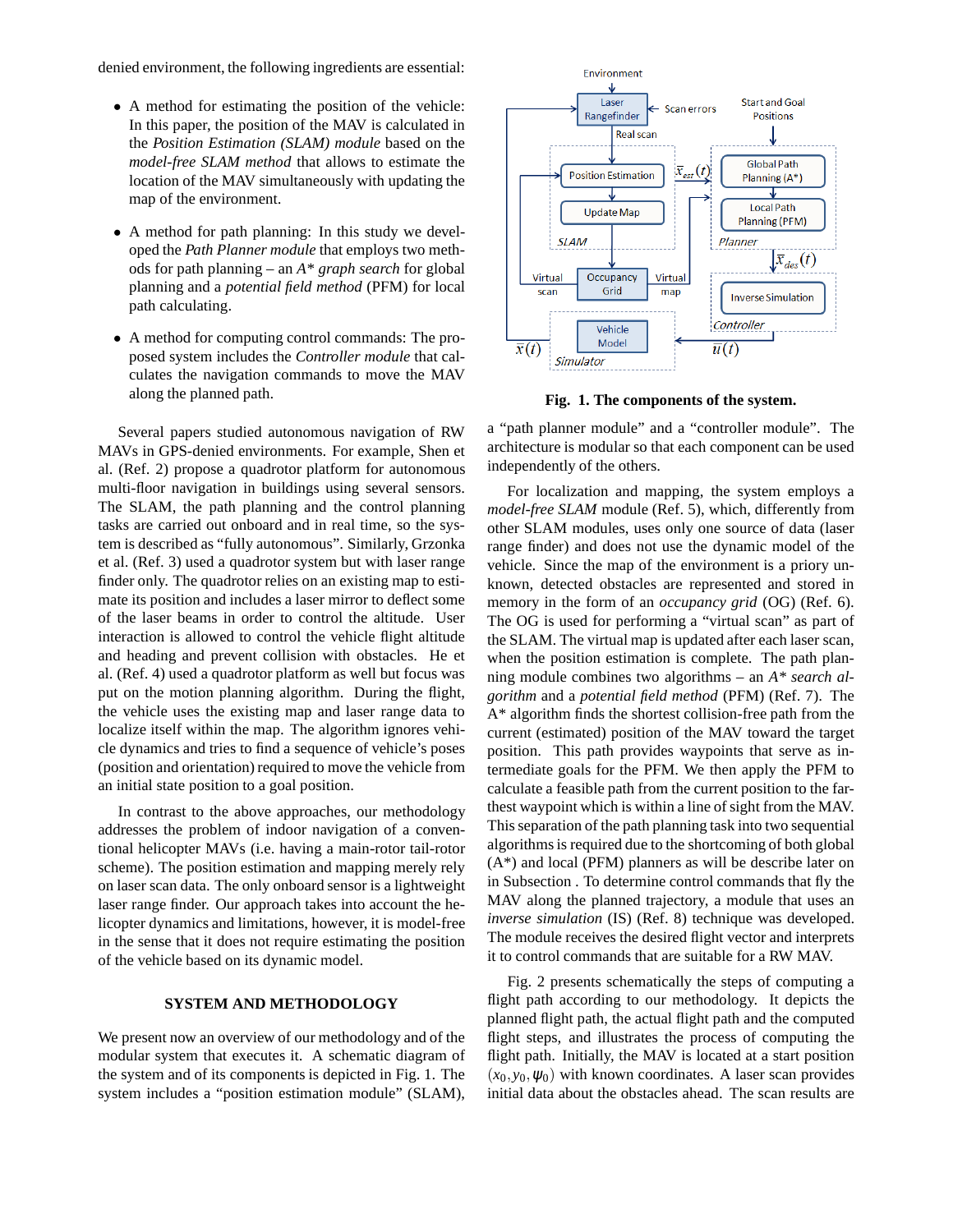

## **Fig. 2. The planned flight path (A\* and PFM), the computed steps to fly along the planned path (IS), the estimated path (SLAM) and the actual (true) flight path.**

added to the OG. Then, A\* and PFM are employed consecutively to calculate the nearest waypoint and the next point  $(x_g, y_g, \psi_g)$  to arrive at (Stage I). The IS algorithm computes the control commands for arriving at this point (Stage II). This point serves as a guess for the position estimation process. After that, the control commands are executed (Stage III). The result of this stage is a point  $(x_t, y_t, \psi_t)$  that differs from the guess point due to errors in the commands and in the execution, and due to unconsidered effects of the environment. The position estimation module matches two scans – a virtual scan in the virtual map when assuming that the MAV is located at the guessed point, and a real laser scan. The matching provides an estimation of the vehicle position  $(x_e, y_e, \psi_e)$  (Stage IV). Simultaneously, the map updating process is proceeded.

Before the next iteration, the validity of the planned paths of A\* algorithm and PFM are checked. In the case of collision with newly detected obstacles or possibility to move the waypoint forward along the  $A^*$  trajectory, the  $A^*$ or PFM paths are recalculated. On the next iteration, all the stages are repeated, until arriving at the goal.

The system uses two main coordinate frames – a *global coordinate system* and a *body coordinate system*. The origin of the global coordinate system is arbitrarily fixed and its axes  $x_g l$  and  $y_g l$  are oriented to the east and to the north, respectively. Navigation of the MAV is carried out within this frame. The body coordinate system is related to the MAV itself – the origin is located at the center of gravity (CG) of the MAV, the  $x_b$ -axis points forward and the  $y_b$ -axis is to the left side of the MAV. Computing control commands using these coordinate systems is presented in Subsection .

## **THE MAIN MODULES**

## **Localization and Mapping**

SLAM is considered as one of the most fundamental problems in robotics dealing with the necessity of building a map of an unknown environment along with estimation of robot position within this map. This problem arises since a model or map of the environment is a priori unavailable and the robot movements are not perfect and deterministic. SLAM is often referred to be a "chicken-and-egg" problem (Ref. 9): an environment map is assumed to be available for solving a localization problem while an accurate pose estimate is needed to build a map. These two problems can be solved apart relatively easily assuming the presence of an environment map for the localization problem and the awareness of the vehicle's pose for the second problem independently. But the absence of both the map and the information of the vehicle pose leads to necessity of solving these problem simultaneously.

Traditionally, SLAM algorithms solve the problem using Extended Kalman filters (Ref. 1) or Particle Filters (Ref. 10). These methods use a probabilistic model to represent the observations, and a dynamic model of the vehicle. The Model-Free SLAM algorithm that we propose here does not rely on any particular vehicle model.

Our algorithm uses an occupancy grid in which each cell represents a sub-area and contains the number of laser "hits" registered for that sub-area. The OG is also used for performing a *virtual scan* produced by a series of ray casting operations, searching for occupied cells. The virtual scan is executed with respect to guessed position and heading of the vehicle. It is then compared with a laser scan obtained from the actual laser range finder of the MAV. The difference between the *virtual* and *real* scans is the basis for the position estimation. We refer to it as *scan matching* (Ref. 11).

We employ Algorithm 1 for computing the position estimation of the MAV, using the scan matching method. In each iteration, the algorithm "guesses" the shift between the actual location of the vehicle and the guess position and compares the computed virtual scan to the roto-translated actual scan in the real world. Using a adaptive direct search (Ref. 5), a new shift is computed. The process terminates when a location that minimizes the error between the actual scan and the virtual scan is discovered, and this location is returned as the estimated location of the vehicle.

While the search estimates the position of the MAV, the map updating process can be proceeded. However, map updating is performed only if the matching succeeds, i.e. the result of the scan matching is below a defined threshold. This is required since the OG serves as an average of all previous laser scans and thus, if the virtual scan is not accurate enough, the updating of the OG will not be accurate as well, which would lead to a rapidly growing of the error in the MAV's position estimation.

The position estimation provided by the SLAM module is used for velocity estimation as well. The velocities in the *x* and *y* directions are updated based on the displacements in these directions between the previous and current posi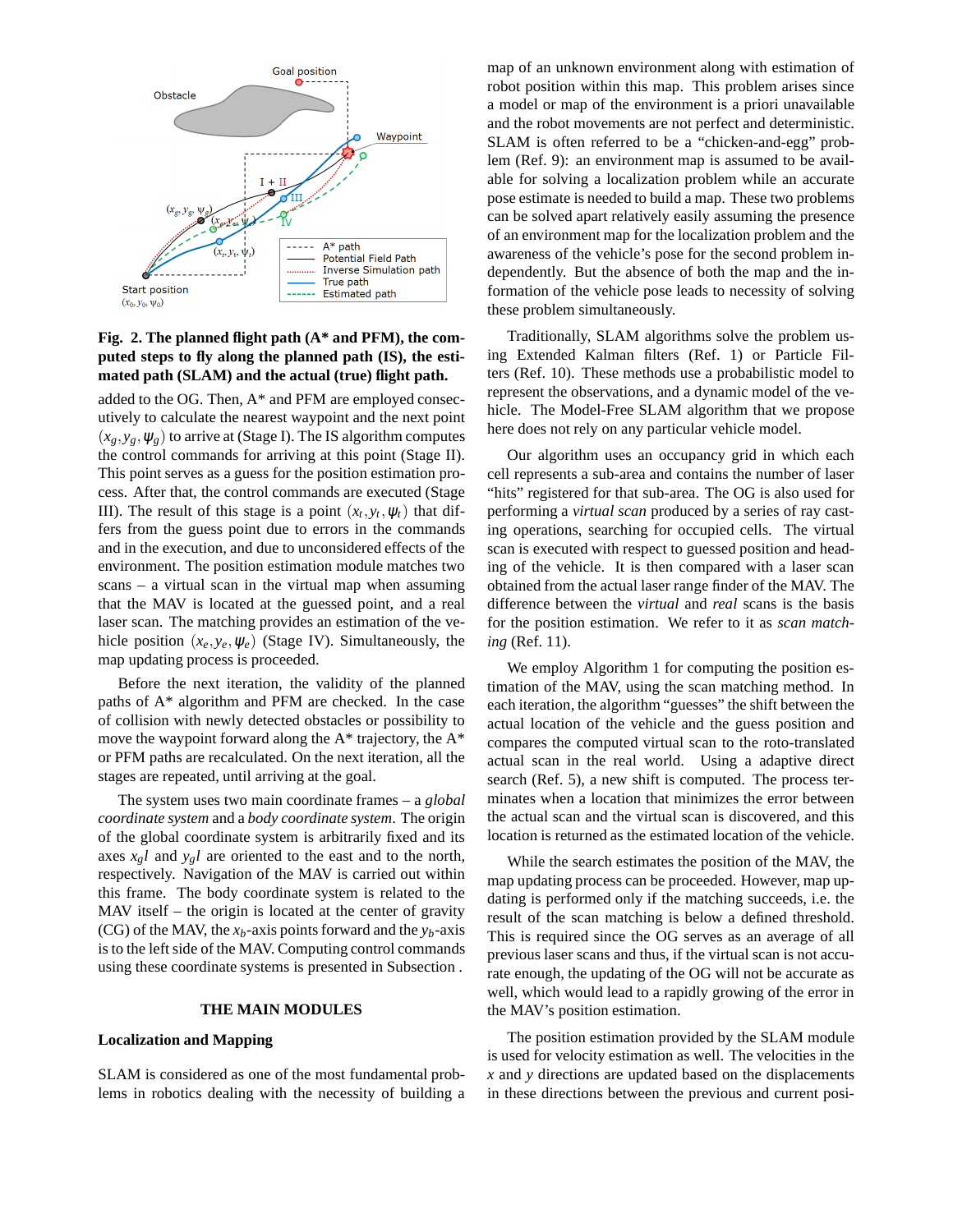**Algorithm 1** Estimate a position of the MAV, using Scan Matching

- 1: Consider an initial guess location and heading of the MAV:  $x = x_g$ ,  $y = y_g$  and  $\psi = \psi_g$ , which will be denoted by the vector  $(x_g, y_g, \psi_g)$ .
- 2: Scan the environment using a laser range finder with respect to the actual (true) position of the MAV  $(x_t, y_t, \psi_t)$ , and store the resulting data as a vector  $(r_r, \theta_r)$ , for the scanned angles in the range  $-\theta_{max} \leq$  $\theta \leq \theta_{max}$ .
- 3: Create a new virtual scan  $(r_v, \theta_v)$ , based on the OG and the initial guess  $(x_g, y_g, \psi_g)$ .
- 4: Consider the initial shift in the position and heading between the guess position  $(x_g, y_g, \psi_g)$  and the true position  $(x_t, y_t, \psi_t)$  as:  $(\Delta x_g, \Delta y_g, \Delta \psi_g)$ .
- 5: **repeat**
- 6: Convert the real laser data  $(r_r, \theta_r)$  so that it would look as if it was measured from the guess position using the initial guess shift. At this step the following equations are used:

$$
x' = r_r \cdot \cos(\theta_r + \Delta \psi_g) + \Delta x_g;
$$
  
\n
$$
y' = r_r \cdot \sin(\theta_r + \Delta \psi_g) + \Delta y_g;
$$
  
\n
$$
r' = \sqrt{x'^2 + y'^2};
$$
  
\n
$$
\theta' = \tan^{-1}(y'/x').
$$

The result of this step is roto-translated real scan  $(r', \theta')$ .

- 7: Applied series of filters to the roto-translated real scan  $(r', \theta')$  in order to leave only valid points.
- 8: Calculate a norm of the error that represents the discrepancy between  $(r', \theta')$  and  $(r_v, \theta_v)$ , only for the range covered by both.
- 9: Use a *adaptive direct search* for computing a new guess vector  $(\Delta x_g, \Delta y_g, \Delta \psi_g)$ .
- 10: **until** The guess vector minimizes the error norm.

11: **return**  $(\Delta x_g, \Delta y_g, \Delta \psi_g)$ 

tion estimations. The shift in the heading angle is used for updating the MAV velocities in the body coordinate system.

## **Path Planning**

Navigating a MAV to a target location is not a simple task. First, obstacles are only discovered during the flight, so the path should be constantly updated. Secondly, the flight trajectory should be as short as possible. Thirdly, the path should comply with maneuverability limitations of the MAV, e.g. changes in the flight orientation should not be acute. The path planning module combines A\* search method and a PFM to navigation of RW MAVs. The A\* search algorithm is used for planning an initial global path that provides the waypoints. Then in each iteration, the PFM takes the farthest waypoint in line of sight (with respect to the location of the MAV) on the path computed by



**Fig. 3. The Potential Field Method illustration.**

A\*, as an intermediate goal, and it returns a feasible trajectory to that goal, as a reference for the computation of the control commands.

A\* is a general search algorithm that traverses a graph of nodes (or grid cells) by following the lowest cost associated with each node. The cost of the node is calculated base on a heuristic function, that estimates the path cost from the current node to a goal. This process continues until the goal is reached. In this work, the Euclidean distance from the current MAV position to the target was chosen as one of the widely used heuristic functions for such tasks.

A\* is applied over an OG that has the same structure as the grid of SLAM but uses larger cells to overcome the drawback of A\* algorithm of its memory requirement. A\* computes a path to the target, allowing eight directions of movement, including moving on the diagonals of cells. It produces trajectories that consist of straight segments with sharp turns in the vertices, that makes such path to be irreconcilable with the MAV dynamics. Clearly, a helicopter can cope with such changes by frequent "stop and re-orient" procedures; however, this type of maneuvering is undesired. The PFM is serve to cope with this problem. It takes into account the kinematic constraints of the MAV (mainly minimum turning radius) and smooths the path, making it viable.

The PFM considers the MAV as a particle moving in a force field produced by the repulsive and attractive forces from obstacles and goal, respectively. The idea of having obstacles that "induce" forces over a vehicle has been first suggested by Khatib (Ref. 7) with respect to manipulators. The resultant force acting on a vehicle at any position in the force field can be expressed as the sum of repulsive forces from obstacles and the attractive force towards the goal (see Fig. 3):

$$
\vec{F}_{rez} = \vec{F}_{goal} + \sum_{i=1}^{N} \vec{F}_{obst}^{i},\tag{1}
$$

where *N* is the number of obstacles;  $\vec{F}_{obst}^i$ ,  $i = 1...N$  are the repulsive forces;  $\vec{F}_{goal}$  is the attractive force towards the goal and  $\vec{F}_{\text{rez}}$  is the resultant force.

In this paper, the attractive force of the goal and the re-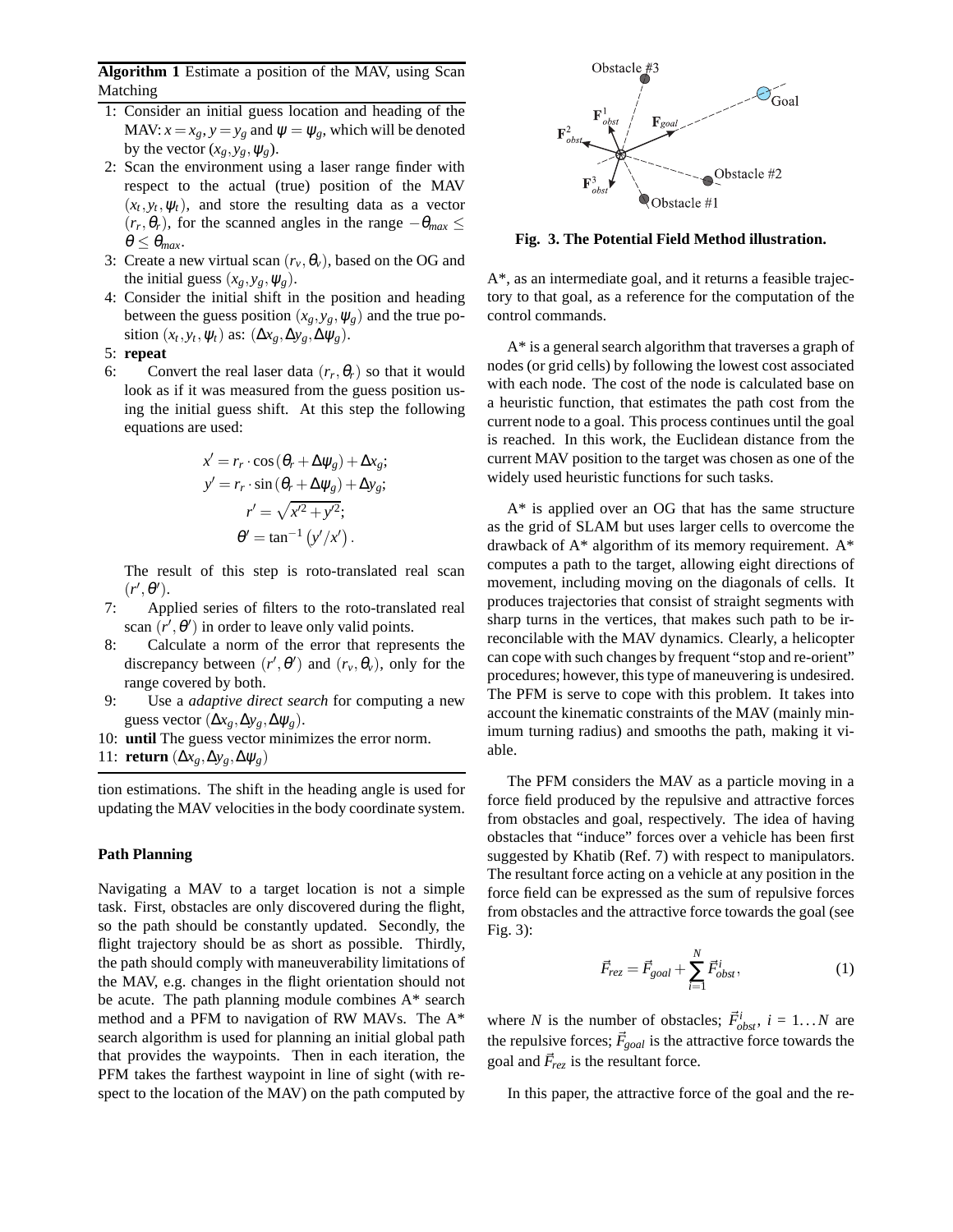pulsive forces of the obstacles are defined as:

$$
\overline{F}_{goal} = I_{goal} \frac{\overline{x}_{goal} - \overline{x}_{MAN}}{d_{goal}}; \n\overline{F}_i = I_{obs} H_i \frac{\overline{x}_i - \overline{x}_{MAN}}{d_i},
$$
\n(2)

where *Igoal* is the constant positive intensity level of the goal,  $\bar{x}_{goal} = (x_{goal}, y_{goal})$  is the goal position,  $\bar{x}_{MAN}$  $(x_{MAX}, y_{MAX})$  is the current (estimated) MAV position,  $d_{goal}$ is the distance from the current MAV position to the goal position. Similarly, *Iobst* is the negative intensity level of the obstacle, inversely proportional to the distance  $d_i$  from the cell center to the center of mass of the vehicle,  $H_i$  is the hit count of the cell (see Subsection ), and  $\overline{x}_i$  is the cell center.

Yet, overlaying attractive and repulsive potential functions as described above can result in a local minima where the resulting force is equal to zero at a position other than the target. A typical scenario for this case is when the vehicle faces an obstacle and the target is behind the obstacle. This is the major drawback of the potential field approach. Thus, the main issue is escaping from the local minima. The waypoint achieved by the A\* serves as a temporary goal that is always in line of sight and it precludes such cases.

The intensities of the goal and of the obstacles and the mass of the particle are "virtual" in the sense that they are used only for trajectory planning – they are chosen in a way that ensures the kinematic constraints (mainly the turning radius of the MAV).

## **Inverse Simulation**

Given a trajectory to the target, it is required to compute control commands to fly along it. Several general methods for motion planning and for computing a sequence of control commands are based on optimal control tools (Ref. 12) and dynamic programming (Ref. 13). Some techniques of path planning can be extended for motion planning as well, for example, the rapidly-exploring random tree algorithm (Ref. 14) and genetic algorithms (Ref. 15). These approaches are unsuitable for helicopters whose maneuverability capabilities are described using complex and highly nonlinear models. Thus, an alternative approach, namely *inverse simulation*, has been developed. While simulation is traditionally used for solving the vehicle equations of motion to find the system response to a prescribed sequence of control commands, inverse simulation reverses this process and determines the controls required to produce a given response, defined in terms of the system variables or states.

Inverse simulation is commonly divided into two distinct approaches: a *differentiation-based* approach (Ref. 16) and an *integration-based* approach (Ref. 17). The controller module of the system, we present here, uses the integrationbased approach. This approach is based on repeated numerical integration of the motion equations of the helicopter.

An important advantage of the integration-based method is not being model-specific. This means that it can be used for different models without changing the algorithm. One of the drawbacks of this approach is that it is considerably slower than the differentiation-based method.

In the general case, the mathematical model of the vehicle may be written as the following system of the first-order differential equations:

$$
\dot{\overline{s}} = \overline{f}(\overline{s}, \overline{u}), \qquad (3)
$$

along with the initial conditions  $\overline{s}_0$ . In the above equation,  $\overline{s}$  is the system state vector,  $\overline{u}$  is the control vector, and  $\overline{f}$  is a nonlinear function that represents the applied forces and moments, typically referred to the CG and originated from different sources such as aerodynamic, structural, gravitational and inertial sources, and from different subsystems of a helicopter.

We use a model of the helicopter with six degrees of freedom, in addition to the fuselage attitude (Euler) angles and the main rotor flapping angles:

$$
\overline{s} = (u, v, w, p, q, r, \psi, \theta, \phi, \beta_0, \beta_{1c}, \beta_{1s})^T, \qquad (4)
$$

where *u*, *v*, *w* are the translational velocity components; *p*, *q*, *r* are the rotational velocity components;  $\psi$ ,  $\theta$ ,  $\phi$  are the body yaw (heading), pitch and roll attitude angles, and  $\beta_0, \beta_{1c}, \beta_{1s}$  are the main rotor flapping angles. These components are given with respect to the body frame.

Having defined the model, we proceed to the inverse problem which looks for the controls required for flying the helicopter in a specific trajectory and a given speed. For that purpose, the helicopter motion equation is supplemented by an additional output equation that associates the state vector with the required quantities:

$$
\overline{h} = \overline{g}(\overline{s}, \overline{u}); \tag{5}
$$

where  $\overline{h}$  is the output vector,  $\overline{g}$  is a nonlinear function.

In this paper, the integration-based inverse simulation method initially guesses the control inputs  $\overline{u}$ , integrates the vehicle motion equations, to achieve the desired output vector at the next iteration. The difference between the actual flight vector and the desired flight vector is then used to calculate the estimation of the control inputs for the next path computation step. The equations of motion at the *k*-th time step can be written as:

$$
\overline{s}(t_{k+1}) = \overline{s}(t_k) + \int\limits_{t_k}^{t_{k+1}} \overline{f}(\overline{s}(t_k), \overline{u}^m(t_k)) dt;
$$
\n
$$
\overline{h}(t_{k+1}) = \overline{g}(\overline{s}(t_{k+1}), \overline{u}^m(t_k)),
$$
\n(6)

where  $\overline{u}^m(t_k)$  is the *m*-th estimation of the control inputs. The next iteration of the control input is estimated using the residual function which represents the difference between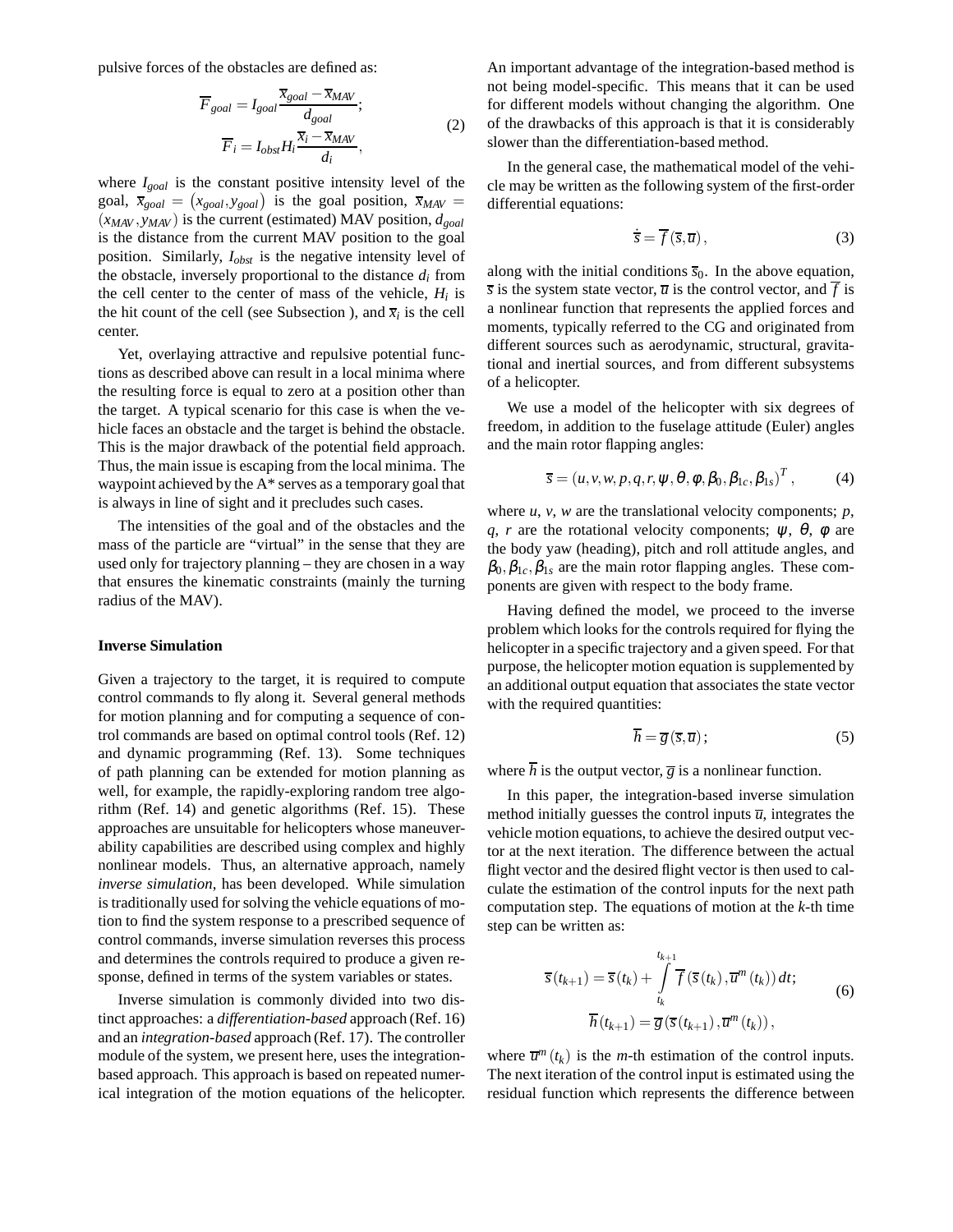the desired output vector and the actual one and must eventually vanish.

For simplicity and for allowing onboard implementation within the limitations of current technology, a linearized mathematical model of the helicopter, about a trim state was developed. The assumed linear model can be expressed in the following form:

$$
\delta \dot{\overline{s}} = A \delta \overline{s} + B \delta \overline{u}; \n\overline{h} = C \overline{s},
$$
\n(7)

where  $\delta \dot{\bar{s}}$  is the deviation of the state vector from its trim condition;  $\delta \overline{u}$  is the deviation of the control vector from its trim-state vector; **A**, **B** and **C** are constant state, control, and transformation matrices.

The state, control and output vectors are:

$$
\overline{s} = (u, v, w, p, q, r, \psi, \theta, \phi)^{T};
$$
  
\n
$$
\overline{h} = (\dot{x}_e, \dot{y}_e, \dot{z}_e, \psi)^{T};
$$
  
\n
$$
\overline{u} = (\theta_0, \theta_{1c}, \theta_{1s}, \theta_{tr})^{T},
$$
\n(8)

where  $\dot{x}_e$ ,  $\dot{y}_e$ ,  $\dot{z}_e$  are the velocity components of the vehicle in the global coordinate system;  $\theta_0$  is main rotor collective pitch angle;  $\theta_{1c}$ ,  $\theta_{1s}$  are the main rotor lateral and longitudinal cyclic pitch angles;  $\theta_{tr}$  is the tail rotor collective pitch angle. In this work we assumed that the MAV is equipped with a stabilization system that provides the required balance about roll, pitch and heading directions, to overcome the high sensibility of MAVs to external disturbances such as wind gusts, due their light weight and small size.

It should be noted that controller module performance and accuracy highly depend on the selection of the  $\overline{s}$ ,  $\overline{u}$  and  $\overline{h}$  vector components. In this model, the inverse simulation is programmed to reach a certain velocity components  $\dot{x}_e, \dot{y}_e, \dot{z}_e$  at the end of each step. It allows to omit the additional integration stage compared to the version of the output vector  $\overline{h}$  with only coordinate components.

The above system and control matrices **A** and **B** consist of the partial derivatives of the nonlinear functions describing the helicopter motion and represent the changes in the forces and moments at the trim point due to the changes in the state vector (Ref. 18). These matrices were calculated using a detailed nonlinear simulation process for the nonlinear model of Equation (3), in which for given flight condition the trim state parameters were calculated. Then, a numerical differentiation of the derivatives of the state vector components  $(\dot{u}, \dot{v}, \dots, \dot{\phi})$  with respect to the state vector components and the controls  $\theta_0$ ,  $\theta_{1c}$ ,  $\theta_{1s}$ ,  $\theta_{tr}$  was carried out. The matrix **C** is a transformation matrix that interprets the velocity components *u*,*v*,*w* from the body coordinate system to the velocity components  $\dot{x}_e, \dot{y}_e, \dot{z}_e$  in the global earth coordinate system:

The inverse simulation module was tested to evaluate the performance of unmanned helicopter model constructed earlier. For these purposes several mission-task-elements (MTEs) were selected and adopted based on the performance specification ADS-33D-PRF (Ref. 19). This specification was originally designed for full-sized helicopters used in military missions but the careful selection and proper adjustment of the performance parameters allow to use the specification for MAVs as well. In this paper, the following MTEs were picked out:

- 1. *Slalom*: The maneuver starts from the trim level flight and represents two smooth turns up to predefined lateral shift from the centerline to the both sides as shown on Fig. 4(a). The forward speed remains constant, and the coordinated level flight is assumed during the maneuver. After the maneuver ends up, the helicopter returns to the forward straight flight.
- 2. *Pirouette*: The maneuver is initiated at a hover over a point on the circumference of a circle with a given radius with the nose of the helicopter pointed to the center of the circle. The helicopter has to accomplish a lateral translation around the circle, keeping the nose pointed to the center of the circle as depicted on Fig. 4(b). The lateral speed after the acceleration phase maintains constant. The maneuver is terminated by the deceleration phase up to the stable hover.



**Fig. 4. Illustration of the maneuvers: (a) slalom; (b) pirouette.**

For each maneuver the appropriate flight trajectory and required input for the inverse simulation algorithm were constructed. In what follows the predefined parameters and desired input are described for each maneuver.

1. *Slalom*: The input parameters for this maneuver are the trim forward speed  $V[m/sec]$ , the lateral displacement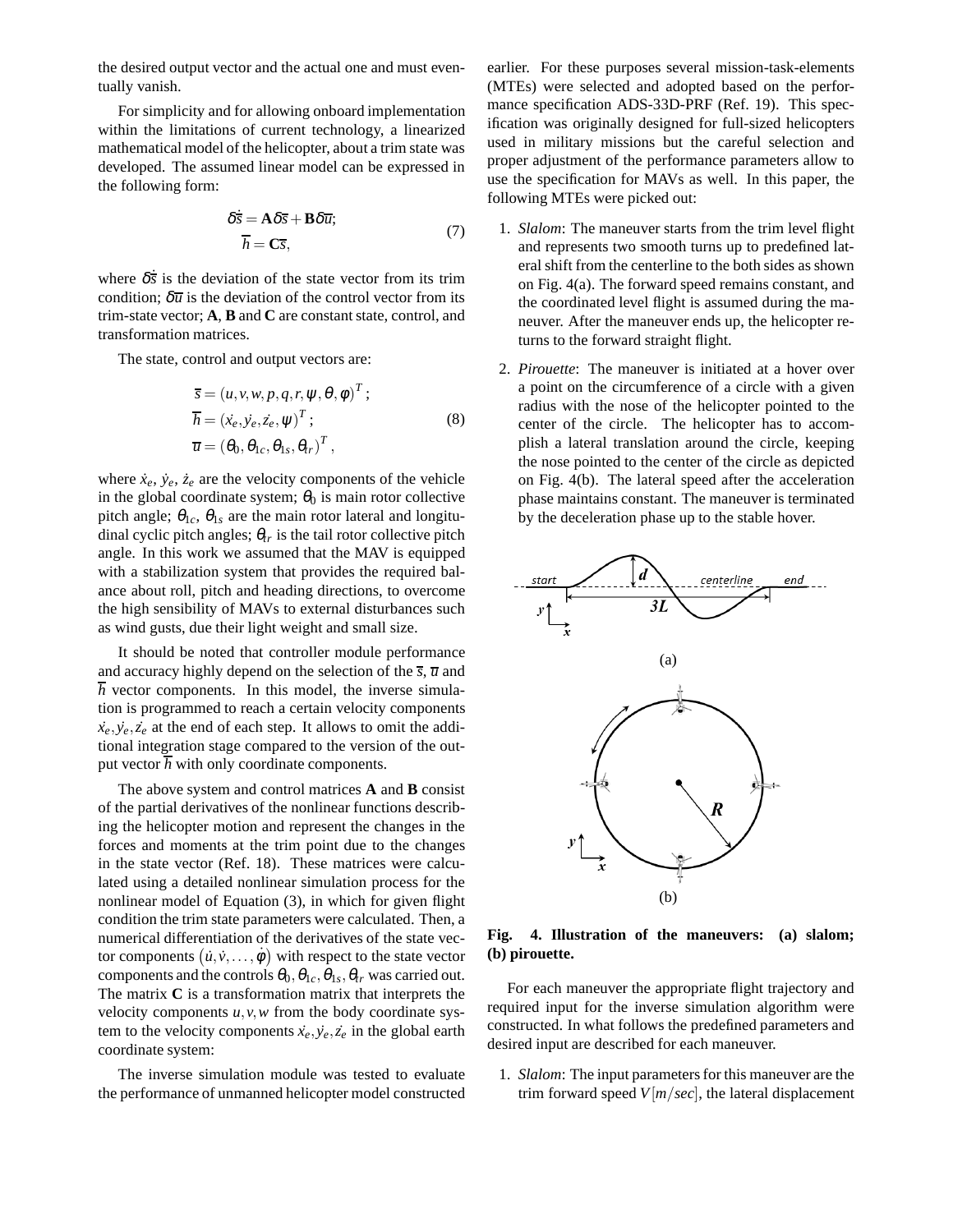$d[m]$  and the length of the maneuver flight path along the centerline  $L[m]$  (see Fig. 4(a)). The total time of the maneuver is defined according to the defined trim speed *V*. The equations for coordinates and velocities in the *x<sup>e</sup>* and *y<sup>e</sup>* directions are:

$$
x_e(t) = Vt
$$
  
\n
$$
y_e(t) = \frac{d}{8} \left( -81\xi(t)^3 + 135\xi(t)^4 - 81\xi(t)^5 + 21\xi(t)^6 + 2\xi(t)^7 \right)
$$
  
\n
$$
\dot{x}_e(t) = V,
$$
  
\n
$$
\eta(t) = \frac{\partial y_g}{\partial \xi} = \frac{d}{8} \left( -243\xi(t)^2 + 540\xi(t)^3 - 90405\xi(t)^4 + 126\xi(t)^5 + 14\xi(t)^6 \right),
$$
  
\n
$$
\dot{y}_e(t) = \frac{V}{L}\eta(t),
$$
  
\n
$$
\psi(t) = \tan^{-1}\left(\frac{1}{L}\eta(t)\right),
$$
  
\nwhere  $\xi(t) = Vt/L$ .

2. *Pirouette*: The input parameters are the time of acceleration/deceleration phase *ttrans*[*sec*], the lateral constant speed  $V[m/sec]$ , the radius of the turn  $R[m]$  and the direction of the turn  $\gamma$  (+1 in clockwise case or -1 in counter-clockwise case). The total time of the maneuver is defined according to the defined trim speed *V*. The maneuver is performed by changing the lateral velocity of the helicopter smoothly from zero state to the defined value*V*, maintaining it constant during one revolution and that decreasing it smoothly to the zero value. The smooth change of the lateral velocity during acceleration and deceleration phases is supplied by the following polynomial functions:

acceleration phase:

$$
\dot{y}_e = V \left( 35 \xi \left( t \right)^4 - 84 \xi \left( t \right)^5 + 70 \xi \left( t \right)^6 - 20 \xi \left( t \right)^7 \right),
$$
  
deceleration phase:

$$
\dot{y}_e = V \left( 1 - 35\xi (t)^4 - 84\xi (t)^5 + 70\xi (t)^6 - 20\xi (t)^7 \right)
$$
\n(10)

where  $\xi(t) = t/t_{trans}$ .

The equations for circle flight with constant lateral velocity are:

$$
\psi(t) = -\gamma \frac{2\pi R}{V}t,
$$
  
\n
$$
x_e(t) = R - R\cos(\psi(t)),
$$
  
\n
$$
y_e(t) = \gamma R\sin(\psi(t)),
$$
  
\n
$$
\dot{x}_e(t) = V\sin(\psi(t)),
$$
  
\n
$$
\dot{y}_e(t) = V\cos(\psi(t)).
$$
\n(11)

,

For all maneuvers it was assumed that the parameters of the desired vector that remain unchangeable during the maneuver are equal to zero. Additionally, the short phases of the trim forward flight or stabilized hover were embedded before and after each maneuver. The simulation results of the maneuvers in terms of desired and obtained flight trajectory, control commands and attitude angles are shown on Fig. 5 and on Fig. 6.

As seen on Fig. 5(a), the trajectory obtained by the direct simulation of the helicopter model with the control commands calculated by the Controller module coincides with the desired trajectory for slalom maneuvers. The slight deviation in the *z* direction can be observed due to the presence of the trim vertical velocity. The attitude angles for the slalom maneuver shown on Fig. 5(c) indicate that the maneuver is carried out by changing mostly the roll angle  $\phi$  with amplitude 1 $\degree$  around its trim value. The amplitude of the pitch angle is twice smaller. The changes in the control commands for the slalom are shown on Fig. 5(b), where the tail rotor collective pitch command provides the desired variations in heading. The obtained trajectory for pirouette maneuver as depicted on Fig. 6(a) also matches the desired trajectory with high accuracy. The attitude angles and control commands remain constant the during circle flight with contact lateral speed that is correlated with the theory. The acceleration and deceleration for this manurer are provided by the cyclic main rotor control and, consequently, by the changes in both pitch and roll angles.

## **SIMULATION RESULTS**

To examine the effectiveness of the proposed system and of its components, we conducted simulations and tested the components separately and combined. We consider the simulation as a powerful tool and an important stage in the system development process. It gives a rich variety of the possible means for investigating the system, estimating its performance and checking the collaborative work of its modules in different regimes and scales. The task considered in this paper belongs to the class of the problems for which the simulation is highly effective. The numerous unrealistic environments may be constructed and verified; the operating regimes and scales may be selected such that are unobtained in real experiments. Moreover, the simulation allows to measure the accuracy of the system with very high precision, that is almost impossible in real life, where the full information about the vehicle state and the environment properties are often unavailable.

Although we used specific parameters in our simulations, the parameters can be changed and the approach can be applied to navigation at different scales. Considering the length of the OG cell as a reference unit, we can replace it by a real unit, and change the other parameters proportionally.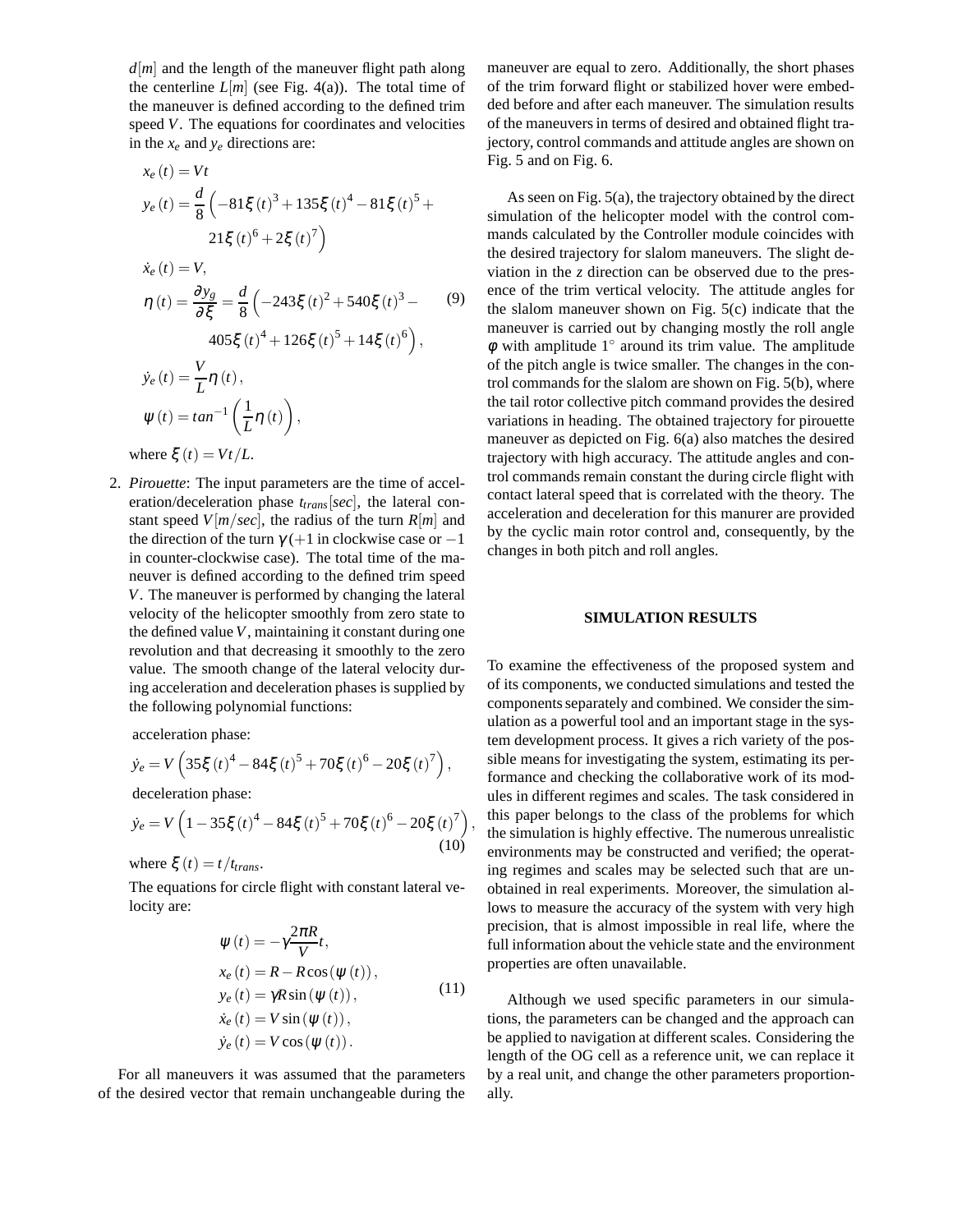

**Fig. 5. The results of the Inverse Simulation for slalom maneuver: (a) the desired and obtained trajectory; (b) the control commands calculated by Controller module; (c) the MAV's attitude angles.**

## **Simulation Setup**

In the simulation we assumed the use of the following components. As a single laser range finder we consider the Hokuyo 2D laser scanner (Ref. 20). This scanner has a maximum range of approximately 30*m*, field of view of 270◦ and an angular resolution of 0.25◦ . According to the specifications, the distance accuracy of the laser range finder is below 1% of the measured distance, at the worst case. Thus, in all the simulations we present, the noise level of "real" scans is 1.5%. The helicopter we considered is SR RTF, manufactured by Blade, Horizon Hobby, Inc. (Ref. 21). It was chosen as a prototype for modeling the controller and simulator modules. The main parameters of the helicopter are: main rotor diameter of 552*mm*, tail rotor diameter of 82*mm*, weight of 340*g*, length of 485*mm*.

The actual model of the MAV includes the different

sources of the uncertainness and noises such as wind gusts model and noises in the control commands. The wind model implies an injection of the wind velocity components normally distributed with zero mean and standard deviation of 0.2*m*/*sec* as a disturbance input to the vehicle respective channels. The command noise level is 2%.

The resolution of the OG was set so that cells have a size of  $10 \times 10$ *mm*. The cells of the A<sup>\*</sup> OG are at size 500 × 500*mm*. The two constant parameters the PFM uses (the intensity of the goal force and fictitious mass of the vehicle) where chosen in a way that ensures the required smoothness of the flight trajectory. In addition, forces in PFM are computed only with respect to cells of the OG which are in the fore third of the field of view, i.e.  $\pm 60^\circ$ with respect to the heading vector. The algorithms are implemented in MATLAB combined with C++ mex-files, so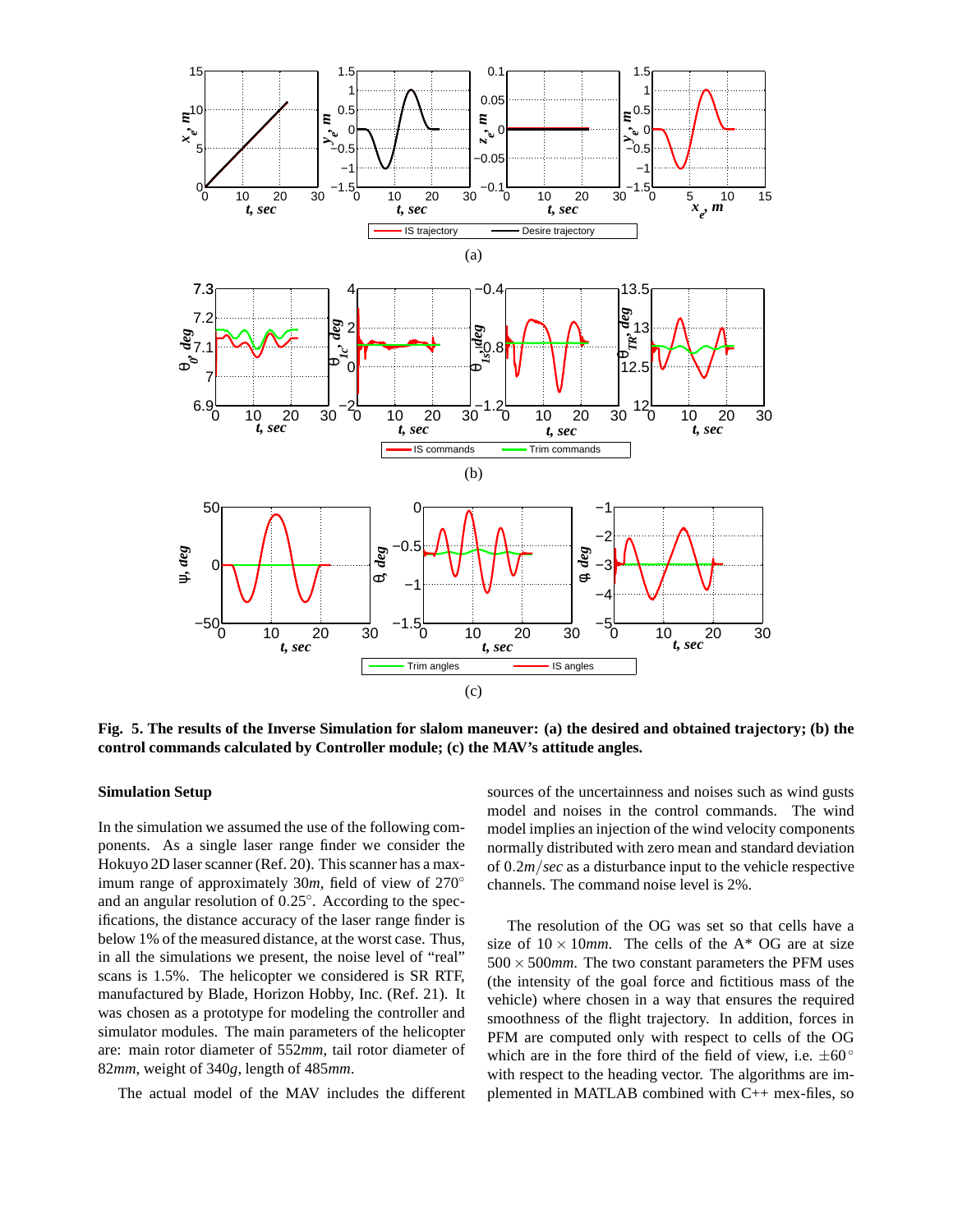

**Fig. 6. The results of the Inverse Simulation for pirouette maneuver: (a) the desired and obtained trajectory; (b) the control commands calculated by Controller module; (c) the MAV's attitude angles.**

the computational costs of the system modules were evaluated in terms of percentage of the total runtime.

The simulations were carried out in RAPiD/RaTE rotorcraft analysis software package (Ref. 22). It is designed to model and analyze general rotorcraft and rotary-wing based configurations. It is capable of modeling, analyzing and simulating general conventional helicopters (i.e. helicopters with a main and a tail rotor), tandem helicopters, coaxial and tiltrotor configurations. RAPiD/RaTE is also capable of analyzing propellers and various types of wind turbines. RAPiD/RaTE solution methodology is based on direct time domain integration and post-processed frequency analysis. RAPiD/RaTE has been review and display extensively (Ref. 23), (Ref. 24).

### **Results and Discussion**

To demonstrate the effectiveness of our modular system, Fig. 7 illustrates the results of the SLAM, Path Planner and the Controller modules. In this figure, three successive snapshots of one of the simulated environments are depicted. Note that not all the obstacles are detected immediately due to the limitations of the laser range finder. Hence, the computed flight path must be adapted during the flight. The estimated  $A^*$  and Potential Field paths are unremittingly checked for their validity according to the incoming data about newly detected obstacles. In the case of a collision between a planned path and a detected obstacle, the planned paths are recalculated.

The error plot demonstrates that the SLAM module provides highly accurate results for position estimation and heading angle and shows that no additional errors are ac-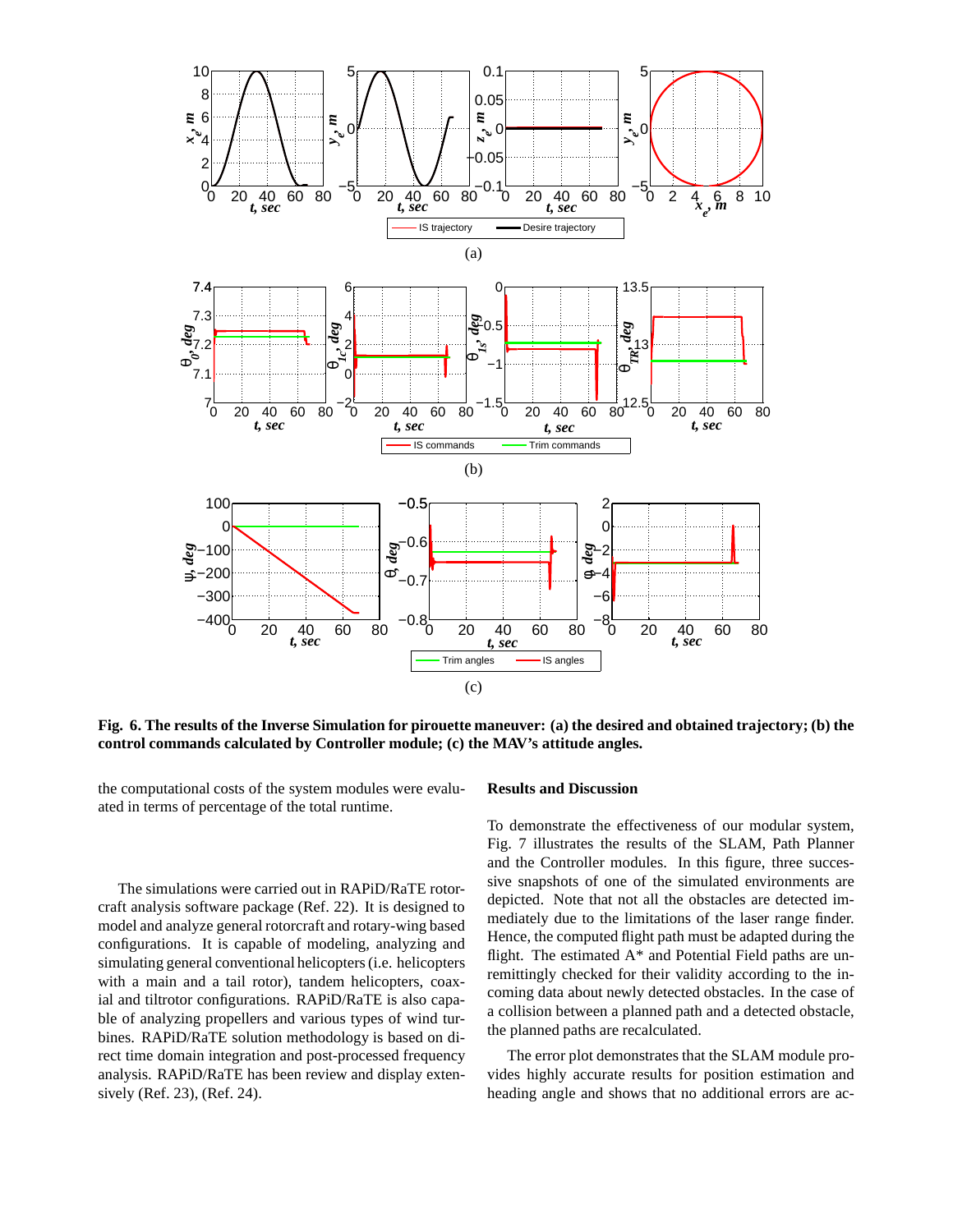cumulated through time. The true trajectory and estimated trajectory depicted in Fig. 7(a) also uphold the accuracy of the position estimation module. The control commands calculated in the controller module and the true controls that are passed to the simulator are shown on Fig. 7(b). The true commands are received from the control commands by adding a noise with Gaussian distribution with deviation of 0.5° and zero mean. The controller module does not take into account all the limitations of the control commands. Consequently, the commands can exceed their allowed margins. Therefore, a *limiter filter* adjusts the control to feasible values within the limits, before applying these commands in the simulator. The control commands are generated at frequency of 10*Hz* but the frequency of the SLAM and Path Planner modules is lower and is about 0.5−1*Hz*.

In order to adjust the differences in the operation frequency of the different system modules, for each time step of the SLAM and Path Planner modules the polynomial function that allows the smooth modification of the velocity components and heading of the MAV from the current estimation to the desired values is created. The desired velocity and heading values are computed based on the position coordinates at the next time step provided by the Path Planner, and current flight regime of the vehicle. It was assumed that there are five flight regimes: (1) the normal flight with constant forward speed; (2) the transition regime from the forward flight to hover state; (3) hover; (4) the turn in hover; (5) flight resumption from hover. The current flight regime is selected relying on the information from all system modules. The nominal flight regime of the MAV is the forward flight with constant speed. The slight velocity deviations can be occurred during one time step due the guarantee to pass the required distance in *x*−*y* plane for that step. The switching to another flight regime is conducted by the strong links between the modules.

For example, in the case, where the SLAM module failed to estimate the current position of the MAV at some point along the path, the algorithm autonomously cause the MAV to slow down and pass to a hover state. This hover regime may provide enough time for additional laser scans, their capturing and position estimation. This case is illustrated on the rightmost picture of Fig. 7(a). The another example of the collaborative work of the system modules is shown on the middle snapshot of Fig. 7(a), where the large changes in the heading are required. In this case, the algorithm also causes the MAV to hover at the point of changing the heading, to accomplish the turn in hover and then to resume the flight.

## **CONCLUSIONS**

We presented a modular system for indoor navigation of RW MAVs toward a given target. The problem is studied for a vehicle that senses the environment using merely a laser rangefinder. The main challenges in such task are the following: (1) Position estimation – in the absence of a GPS signals, the location of the vehicle must be estimated according to the measurement of the environment. (2) Map updating – in the case of a priory unknown environment the map must be constructed based on the accurate information about the vehicle position. (3) Obstacle avoidance – the path planning should prevent collision of the MAV with obstacles. (4) Keeping the flight to be as short as possible – the planned path should not be much longer than what is necessary for completing the task. (5) Considering the dynamics of the vehicle – the control command for flying along the planned path should be in accordance with the flight abilities of the helicopter.

The proposed system consists of independent modules for position estimation, path planning, and computation of control commands. Our simulation results showed that:

- 1. Accurate location estimation is a crucial, yet difficult, task for navigating a MAV in a GPS-denied environment. Our results showed that the SLAM module is accurate without relying on any particular knowledge about model of the vehicle.
- 2. The absence of an a priori known information, about the environment and about the obstacles in it, prevents the usage of the majority of the existing path planning algorithms and reduces the effectiveness of others. The path planning module proposed in this study provides smooth flight trajectories while dealing with unexpected dead-ends, avoiding obstacles and taking into consideration the maneuvering limitations of the vehicle.
- 3. The vehicle's dynamics constraints must be taken into account to prevent the computing the non-executable paths. The inverse simulation module used in the system translates the planned flight path to actual commands accurately enough for the SLAM to cope with the execution errors
- 4. The proposed methods were tested over different environment. The shown results illustrate the potential of the algorithms and the viability of the combination of these modules for indoor navigation of RW MAVs .

## **REFERENCES**

<sup>1</sup>H. Durrant-Whyte and T. Bailey. Simultaneous Localisation and Mapping (SLAM): Part I. The Essential Algorithms. *Robotics and Automation Magazine*, 13, 2006.

<sup>2</sup>S. Shen, N. Michael and V. Kumar. Autonomous Multi-Floor Indoor Navigation with a Computationally Contrained MAV. In *IEEE Int. Conference on Robotics and Automation*, pages 20–25, Shangai, China, May 2011.

<sup>3</sup>S. Grzonka, G. Grisetti and W. Burgard. Towards a Navigation System for Autonomous Indoor Flying. In *IEEE Int.*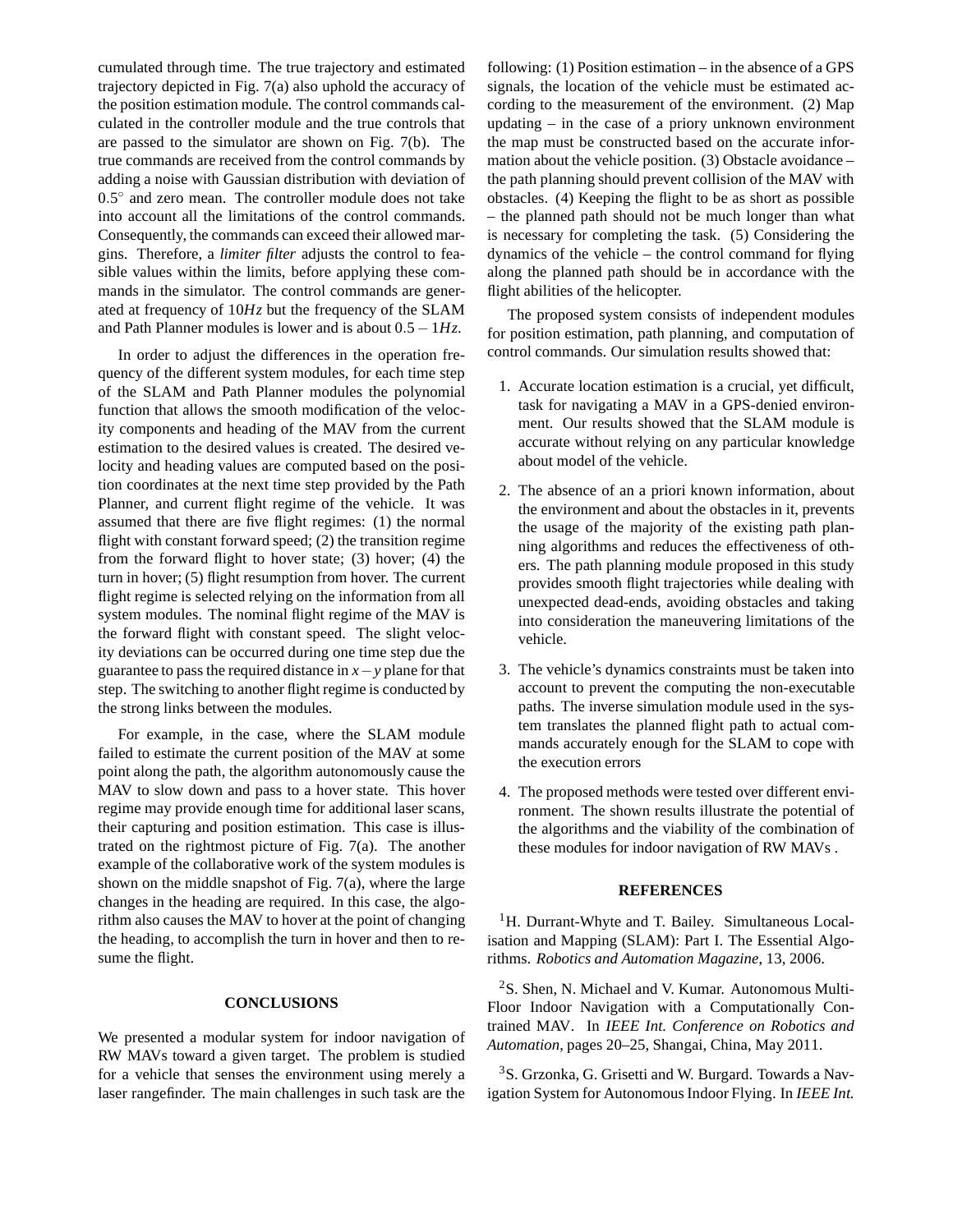*Conference on Robotics and Automation*, pages 2878–2883, Kobe, Japan, May 2009.

<sup>4</sup>R. He, S. Prentice and N. Roy. Planning in information space for a quadrotor helicopter in a GPS-denied environment. In *IEEE Int. Conference on Robotics and Automation*, pages 1814–1820, Pasadena, California, USA, May 2008.

<sup>5</sup>C. Friedman, I. Chopra, S. Potyagaylo, O.Rand and Y. Kanza. Towards Model-Free SLAM Using a Single Laser Range Scanner for Helicopter MAV. In *AIAA Guidance, Navigation, and Control Conference*, Portland, USA, August 2011.

<sup>6</sup>S. Thrun. Learning occupancy grid maps with forward sensor models. *Autonomous robots*, 15(2):111–127, 2003.

<sup>7</sup>Khatib O. "Real-time obstacle avoidance for manipulators and mobile robots". *International Journal of Robotics Research*, 5(1), 1986.

<sup>8</sup>D. G. Thomson and R. Bradley. Inverse simulation as a tool for flight dynamics research – principles and application. *Progress in Aerospace Sciences*, 42:174–210, 2006.

<sup>9</sup>S. Thrun, W. Burgard and D. Fox. *Probabilistic Robotics*. The MIT Press, 2005.

<sup>10</sup>D. Hahnel, W. Burgard, D. Fox, and S. Thrun. An Efficient FastSlam Algorithm for Generating Maps of Large-Scale Cyclic Environments from Raw Laser Range Measurements. In *IEEE/RSJ International Conference on Intelligent Robots and Systems*, Las Vegas, NV, USA, October 2003.

<sup>11</sup>A. Diosi and L. Kleeman. Laser Scan Matching in Polar Coordinates with Application to SLAM. In *The IEEE/RSJ International Conference on Intelligent Robots and Systems*, 2005.

<sup>12</sup>A. E. Bryson and Y. C. Ho. *Applied Optimal Control*. Prentice-Hall, Hemisphere, New York, 1975.

<sup>13</sup>D. P. Bertsekas. *Dynamic Programming and Optimal Control*, volume 1-2. Belmont, Mass.: Athena Scientific, 2005-2007.

<sup>14</sup>E. Frazzoli, M. A. Dahleh and E. Feron. Real-time Motion Planning for Agile Autonomous Vehicles. *J. of Guidance, Control, and Dynamics*, 25(1):116–129, 2002.

<sup>15</sup>V. Shaferman and T. Shima. Unmanned Aerial Vehicles Cooperative Tracking of Moving Ground Target in Urban Environment. *J. of Guidance, Control and Dynamics*, 31(5):1360–1370, 2008.

<sup>16</sup>D. G. Thomson and R. Bradley. Development and Verification of an Algorithm for Helicopter Inverse Simulations. *Vertica*, 14(2):185–200, 1990.

<sup>17</sup>R. A. Hess and C. Gao. A Generalized Algorithm for Inverse Simulation Applied to Helicopter Maneuvering Flight. *J. of the American Helicopter Society*, 38(4):3–15, 1993.

<sup>18</sup>G. D. Padfield. *Helicopter Flight Dynamics: The Theory and Application of Flying Qualities and Simulation Modelling*. Oxford: Blackwell, 2007.

<sup>19</sup>ADS-33D-PRF. Aeronautical Design Standard Performance Specification Handling Qualities Requirements for Military Rotorcraft. Technical report, U.S. Army Aviation and Troop Command, 1996.

<sup>20</sup>Hokuyo. UTM-30LX. Technical report, http://www.hokuyo-aut.jp, 2009.

<sup>21</sup>Blade, Horizon Hobby, Inc. http://www.bladehelis.com/.

<sup>22</sup>O. Rand and S.M. Barkai. Numerical Evaluation of the Equations of Motion of Helicopter Blades and Symbolic Exactness. *J. of the American Helicopter Society*, 40(1):59– 71, 1995.

<sup>23</sup>Review of RAPID. *Vertiflite*, 42(4), 1996.

<sup>24</sup>O. Rand. Technology Display and Exhibition of the American Helicopter Society 56th Annual Forum, May 2000.